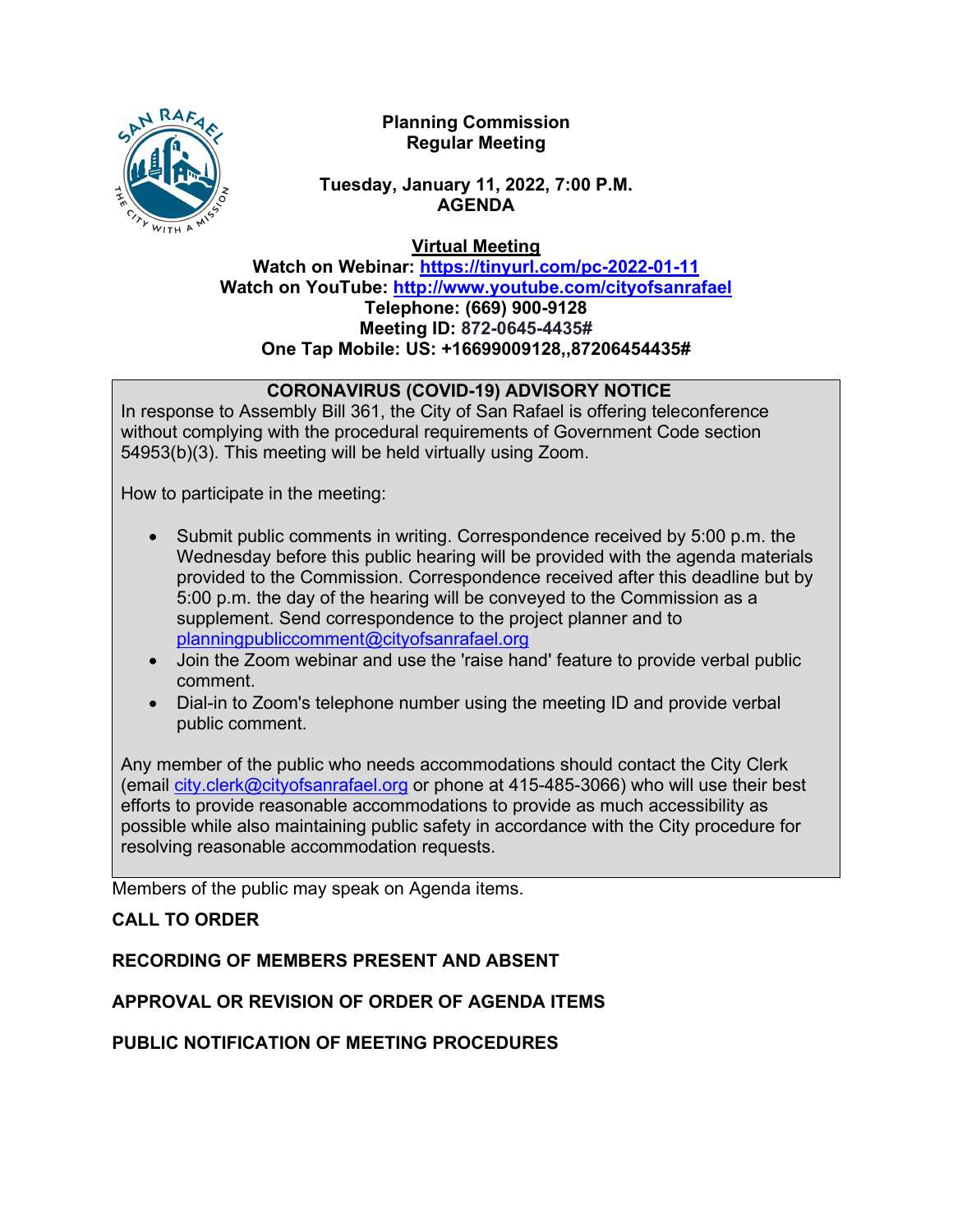## **ORAL COMMUNICATIONS FROM THE PUBLIC**

Remarks are limited to three minutes per person and may be on anything within the subject matter jurisdiction of the body. Remarks on non-agenda items will be heard first, remarks on agenda items will be heard at the time the item is discussed.

## **CONSENT CALENDAR**

*The Consent Calendar allows the Commission to take action, without discussion, on Agenda items for which there are no persons present who wish to speak, and no Commission members who wish to discuss.* 

**1. Approval of the Planning Commission Meeting Minutes of December 14, 2021** *Recommended Action – Approve minutes as submitted*

## **2. Tiscornia Marsh Restoration Project, North of Canal Street**

Request for a Use Permit and Environmental and Design Review Permit to approve the Tiscornia Marsh Restoration Project. The Tiscornia Marsh Restoration Project proposes to restore the 23-acre tidal marsh/mudflats and shoreline levee located north and outboard of Canal Street, as well as the five-acre, City-owned diked marsh located north of the Albert J. Boro Center/Pickleweed Park Playfields. APNs: 009-142-01, 009- 032-08 and -09; Planned Development- Wetland Overlay (PD-WO) and Parks/Open Space-Wetland and Canalfront Review Overlay (P/OS-WO-C) Districts. Applicant: Marin Audubon Society; Property Owners: Marin Audubon Society and City of San Rafael.

Project Planner: Leslie Mendez [Leslie.mendez@cityofsanrafael.org](mailto:Leslie.mendez@cityofsanrafael.org)

*Recommended Action - Adopt a resolution certifying the Tiscornia Marsh Restoration Project Final Environmental Impact Report (FEIR); Adopt a resolution adopting CEQA Findings of Fact and approving a Mitigation Monitoring and Reporting Program; and Adopt a resolution approving Use Permit UP21-001 and Environmental and Design Review Permit ED21-002*

# **ACTION ITEMS**

## **3. Northgate Mall Redevelopment Project (5800 Northgate Drive)**

Scoping meeting for the Notice of Preparation of an Environmental Impact Report (EIR) for a Rezone to the Planned Development (PD) zone, a Use Permit, an Environmental and Design Review Permit, and a Tentative Map to allow the comprehensive redevelopment of the existing Mall into a new, phased mixed-use development with retail and approximately 1,443 residences on a 44.76-acre site. APNs: 175-060-12, -40, -59, -61, -66 &-67; General Commercial (GC) District; MeloneGeier Partners, owner/applicant; File Nos: ZC21-001, UP21-007, ED21-024, TS21-002, IS21-002 & DA21-001

Project Planner: Tricia Stevens [Tricia.Stevens@cityofsanrafael.org](mailto:Tricia.Stevens@cityofsanrafael.org) *Recommended Action - Accept public comment and direct staff to prepare a Draft Environmental Impact Report (DEIR)*

## **4. Annual Meeting 2022**

Annual Meeting of Planning Commission for 2022 to include: a) election of officers; and b) review of Planning Commission "Rules and Procedures"; and c) selection of liaisons to DRB meetings